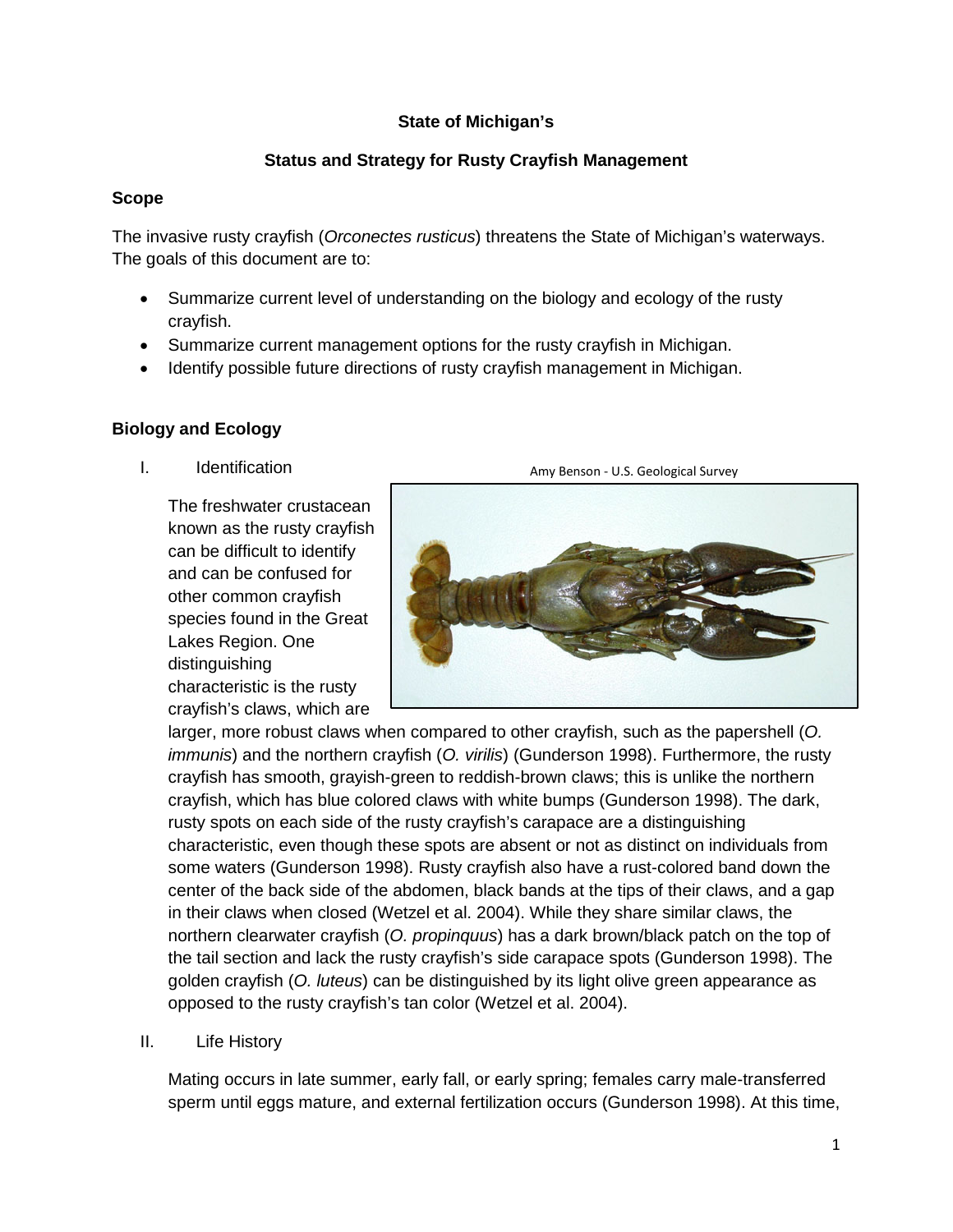the female secrets a white mucus-like substance called glair that attaches the 80 to 575 eggs to the swimmerets on the underside of her abdomen (Gunderson 1998). Water temperature determines hatching time, which varies from 3 to 6 weeks (Gunderson 1998). Newly hatched crayfish may continue to cleave to the female's swimmerets for 3 to 4 molts. The young linger with the female for protection for about 2 weeks (Lodge et al. 1985). Juveniles tend to grow faster than juveniles of other crayfish species (Lodge et al. 1985). Rusty crayfish reach maturity within 1 to 2 years (after 8 to 10 molts) and usually live 3 to 4 years old. At maturity, they measure 1.375 to 4 inches excluding claws, which add approximately 2 inches (Lodge et al. 1985). Males of the same age are usually larger than the females because they molt twice a year instead of once (Gunderson 1998). Females molt after their young are released and males molt into a sexually inactive form in the spring and sexually active form in the summer (Gunderson 1998). When sexually active, males have large claws used to pin down females during copulation, a hook on one pair of the legs for grasping females, and hardened gonapods (Berrill and Arsenault 1984, Gunderson 1998). Populations of rusty crayfish can reach higher densities than compared to other crayfish (Lodge et al. 1985).

### III. Diet

Both juvenile and adult rusty crayfish are omnivorous (Gunderson 1998). Juvenile rusty crayfish principally feed on benthic invertebrates such as mayflies, stoneflies, midges, and side-swimmers (Gunderson 1998). Adult crayfish are opportunistic and also consume benthic invertebrates like aquatic worms, waterfleas, clams, and snails (Lodge and Lorman 1987, Hanson et al. 1990, Momot 1992). In addition to benthic invertebrates, adults will eat macrophytes, detritus, small fish, and fish eggs (Lorman 1980, Gunderson 1998).

## IV. Habitat

Native to the Ohio River Basin, rusty crayfish need suitable water quality from lotic and lentic environments year-round (Charlebois and Lamberti 1996, Gunderson 1998, Peters et al. 2008, GISD 2010). They live in lakes, ponds, and streams with beds of clay, silt, gravel, or rock that provide natural cover such as logs and other debris (Gunderson 1998). Areas with cobble and carbonate substrates are likely inhabited by rusty crayfish while gravel substrates and woody debris are sometimes utilized (Kershner and Lodge 1995, Flynn and Hobbs 1984, Taylor and Redmer 1996, Gunderson 2008). Within its native range, rusty crayfish can withstand seasonal water temperatures ranging from freezing to over 100**°**F, but prefer 68-77**°**F temperatures in well oxygenated, clear water (Capelli 1982, Mundahl and Benton 1990). Rusty crayfish are usually found at depths of less than a meter, but in Lake Michigan, have been collected in much deeper waters (Taylor and Redmer 1996).

## V. Effects from Rusty Crayfish

Rusty crayfish have most likely spread from their native ranges by anglers who use them as bait. Populations are harvested as regional bait, for biological supply companies, and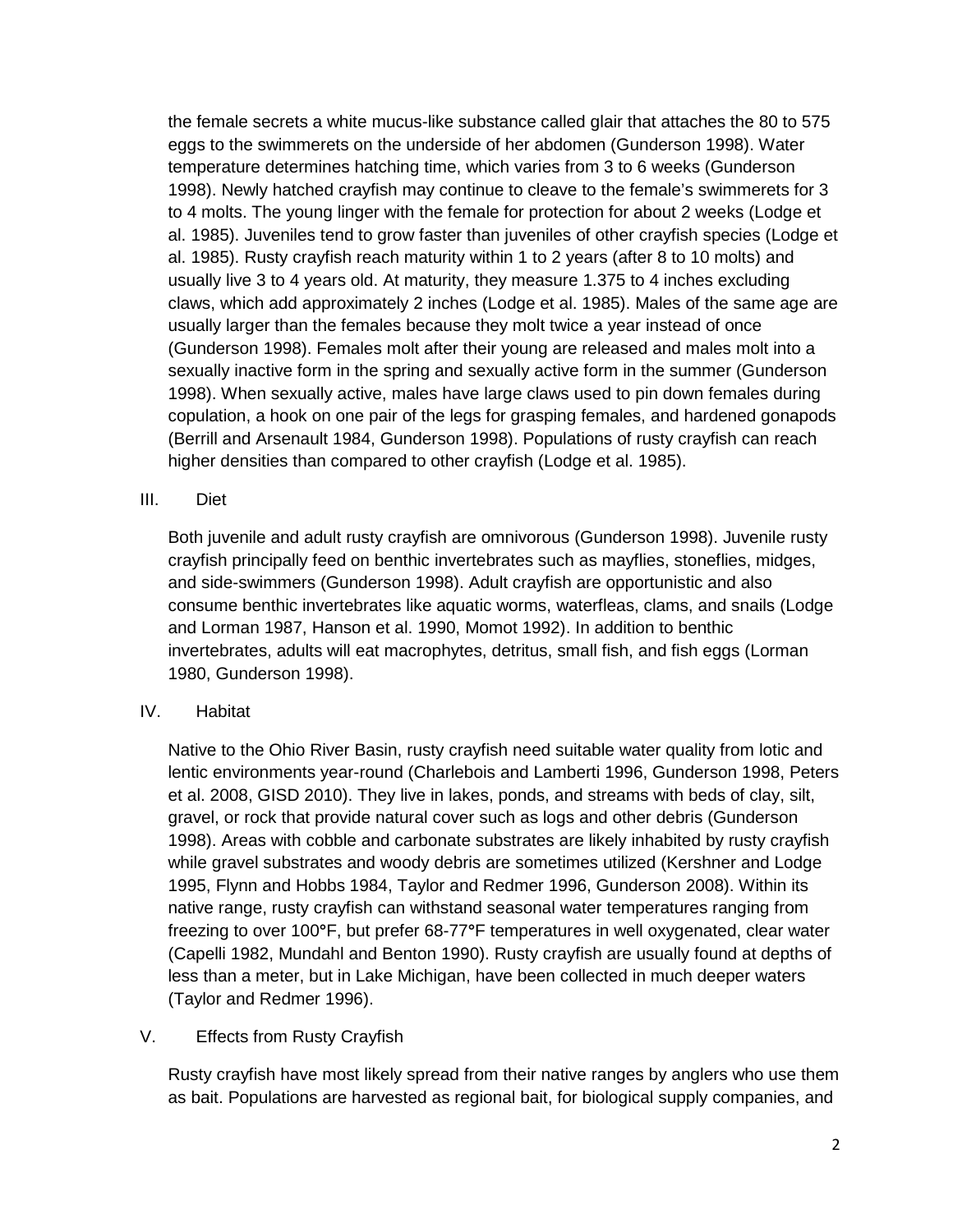for food; these activities likely extend the reach of the species. Invading rusty crayfish have been known to displace native crayfish, decrease the composition and abundance of aquatic plants and invertebrates, and reduce fish populations (Gunderson 1998).

The aggressive rusty crayfish have been known to displace *O. virilis* and *O. propinquus* in many northern Wisconsin lakes and Ontario (Capelli 1982, Hill and Lodge 1994, Lodge et al. 1986, Olsen et al. 1991, Olden et al. 2006). In Ohio, Sanborn's crayfish (*O. sanbornii*) has been displaced (Mather and Stein 1993). Rusty crayfish outcompete other crayfish for shelter and limited food resources (Hill and Lodge 1994, Garvey et al. 1994). Rusty crayfish are less likely to be preyed upon by fish because they force native crayfish from hiding places and are generally larger than native individuals. Rusty crayfish also assume a claws-up defense posture instead of swimming away, making them less vulnerable to fish (DiDonato and Lodge 1994, Garvey et al. 1994, Hill and Lodge 1993, Roth and Kitchell 2005). Rusty crayfish hybridize with *O. propinquus* and this eventually results in the decline of *O. propinquus*; the competitive advantages of the hybrids genetically exclude pure *O. propinquus* faster than what would occur without hybridization (Perry et al. 2001a,b). Rusty crayfish can also hybridize with the spinycheek crayfish (*O. limosus*), but not with *O. virillis* (Smith 1981, Perry et al. 2001a,b).

Rusty crayfish have higher metabolic rates and appetites when compared to other crayfish and can cause significant reductions in an environment's aquatic plant composition and abundance (Jones and Momot 1983, Lodge and Lorman 1987, Olsen et al. 1991, Wilson et al. 2004). Rusty crayfish cut plant stems as they feed and disrupt the native plant community, accelerating the spread of Eurasian watermilfoil (*Myriophyllum spicatum*), which reproduces by plant fragmentation (Gunderson 1998). Areas with already low abundance of aquatic plants would be impacted the most since rusty crayfish invasion could deplete habitat for invertebrates, diminish fish shelter and nesting substrate, and lead to erosion problems (Gunderson 1998). Rusty crayfish compete with juvenile game and forage fish species for benthic invertebrates as a food source, which could lead to a reduction in fish survival (Gunderson 1998). Growing populations of rusty crayfish result in the reduced abundance of zoobenthos, larval midges, mayflies, dragonflies, and stoneflies as well as the decline of fish species, like bluegills, which compete for the same prey (Wilson et al. 2004, McCarthy et al. 2006). Bass and northern pike are also frequently impacted by rusty crayfish invasion (Gunderson 1998). Egg predation may play a role in the reduction of fish species in some situations (Gunderson 1998). Rusty crayfish reduce the abundance and richness of snails where invaded as well (Lodge et al. 1994).

### **Current status and distribution in Michigan**

Native to the Ohio River Basin in Indiana, Ohio, Kentucky, and southern Michigan, rusty crayfish have invaded many other states and are believed to be established in all Great Lakes (Lodge et al. 2000**,** GISD 2010, Figure 1). Rusty crayfish have expanded rapidly in Wisconsin after their introduction to the state around 1960 (Capelli and Magnuson 1983). Natural dispersal of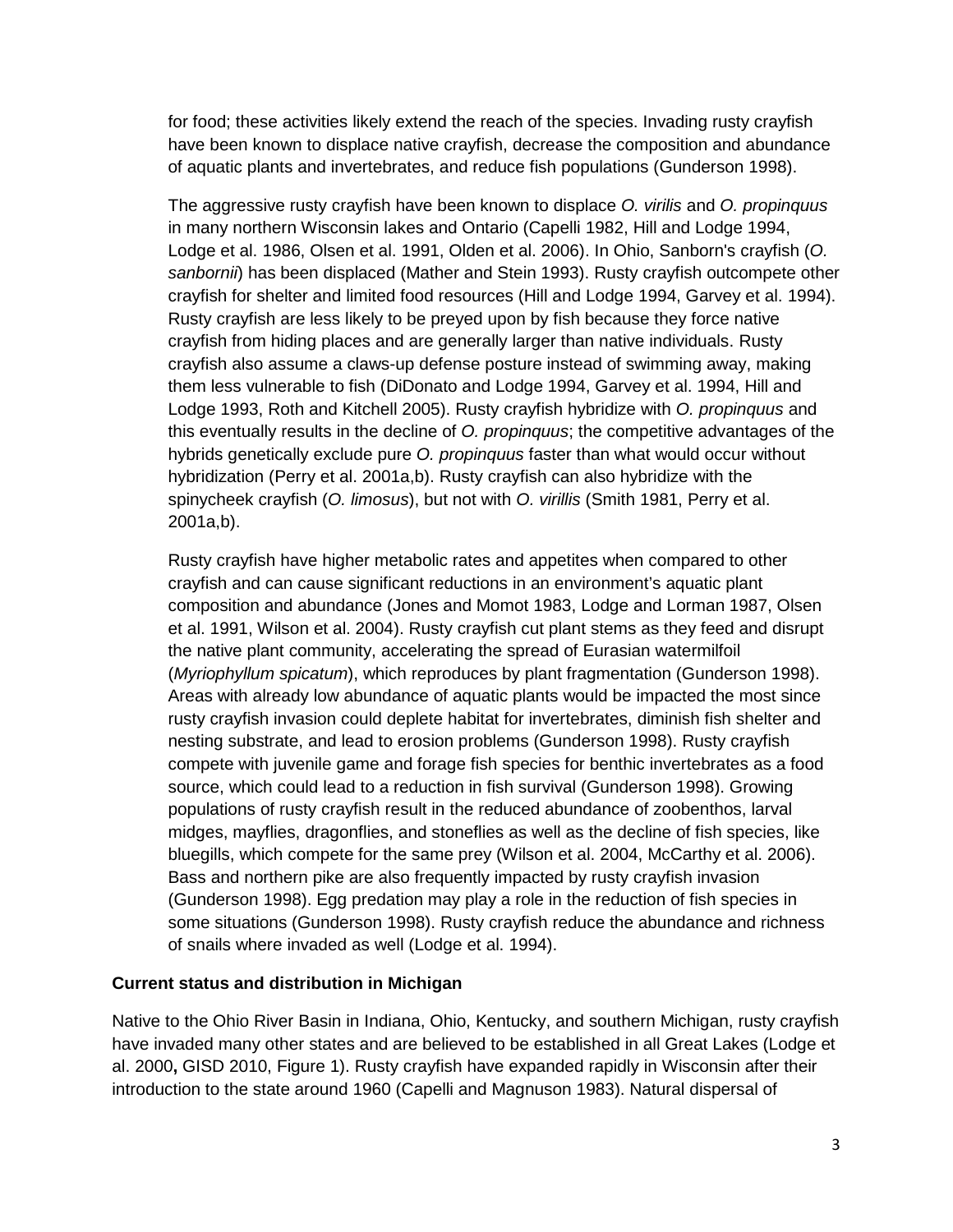introduced rusty crayfish in Wisconsin could have resulted in some populations found in Minnesota, where the species was first observed in 1967 (Gunderson 1998). It is illegal in both Wisconsin and Minnesota to introduce rusty crayfish into any waters and sell live crayfish as bait or pets (Gunderson 1998). Michigan law (NREPA Part 413) prohibits the rearing, sale and possession rusty crayfish as bait or pets in Michigan (Peters and Lodge 2009). According to the United States Geological Survey (USGS), rusty crayfish have been found in the middle branch of the Ontonagon River, Cedarville Bay, Mismer Bay, Brule River, Munuscong River, St. Mary's River and Lake Huron (Figure 2). The State of Michigan fishery database also documents rusty crayfish in Wolf, Little Wolf, Rice, Wright, Deer, Milligan and Stony Creeks, Salt, St. Joseph, Van Etten, Pigeon, Boardman, Thunder Bay and Brule Rivers, and Houghton, Long, Blue, Benway, Budd, Starvation and McCollum Lakes (Figure 2). The species has also been found in Lake Leelanau, Bellaire, Lancer and Clark Hills Impoundment (Figure 2).

# **Management of Rusty Crayfish**

Efforts in Michigan should be focused on preventing rusty crayfish introductions from spreading to inland water bodies. For established rusty crayfish populations already present in Michigan and for those populations that may become established, measures to extirpate or reduce the population in order to promote native species need to be taken. An integrated management framework, likely using a combination of management methods to minimize damages while keeping rusty crayfish at insignificant levels, should be adopted (Hart et al. 2000).

# **I. Prevention**

Prevention of accidental or deliberate introductions of rusty crayfish and further establishment of the current rusty crayfish populations should be top priority. Given the lack of environmentally sound ways to eradicate populations of rusty crayfish, prevention and population mitigation efforts are key. Monitoring fishing areas, boat docks, etc. could be effective in preventing the use of rusty crayfish as bait around the state (Keller et al. 2008). To help reduce the risk of spread in Michigan, more educational outreach could be given to citizens about the threats of rusty crayfish invasion (Olden et al. 2006). Great Lake jurisdictions should be a united front in delivering regulatory consistency in order to be truly effective in slowing the spread of rusty crayfish (Peters and Lodge 2009).

## **II. Management/Control**

## a. Physical

While it will not eradicate rusty crayfish from Michigan, intensive harvest of rusty crayfish could reduce adult populations and minimize the effects. Baited traps are efficient when harvesting; rusty crayfish can quickly detect carrion odors in slow currents attracting them to the traps (Byron and Wilson 2001). Manual removal of crayfish has been attempted, but neighboring crayfish were startled while collecting individuals, therefore manual harvest is not a recommended method (Byron and Wilson 2001). Frequent emptying of traps will increase capture rates since previously captured crayfish prevent other crayfish from entering the trap (Ogle and Kret 2011). Restoring or bolstering fish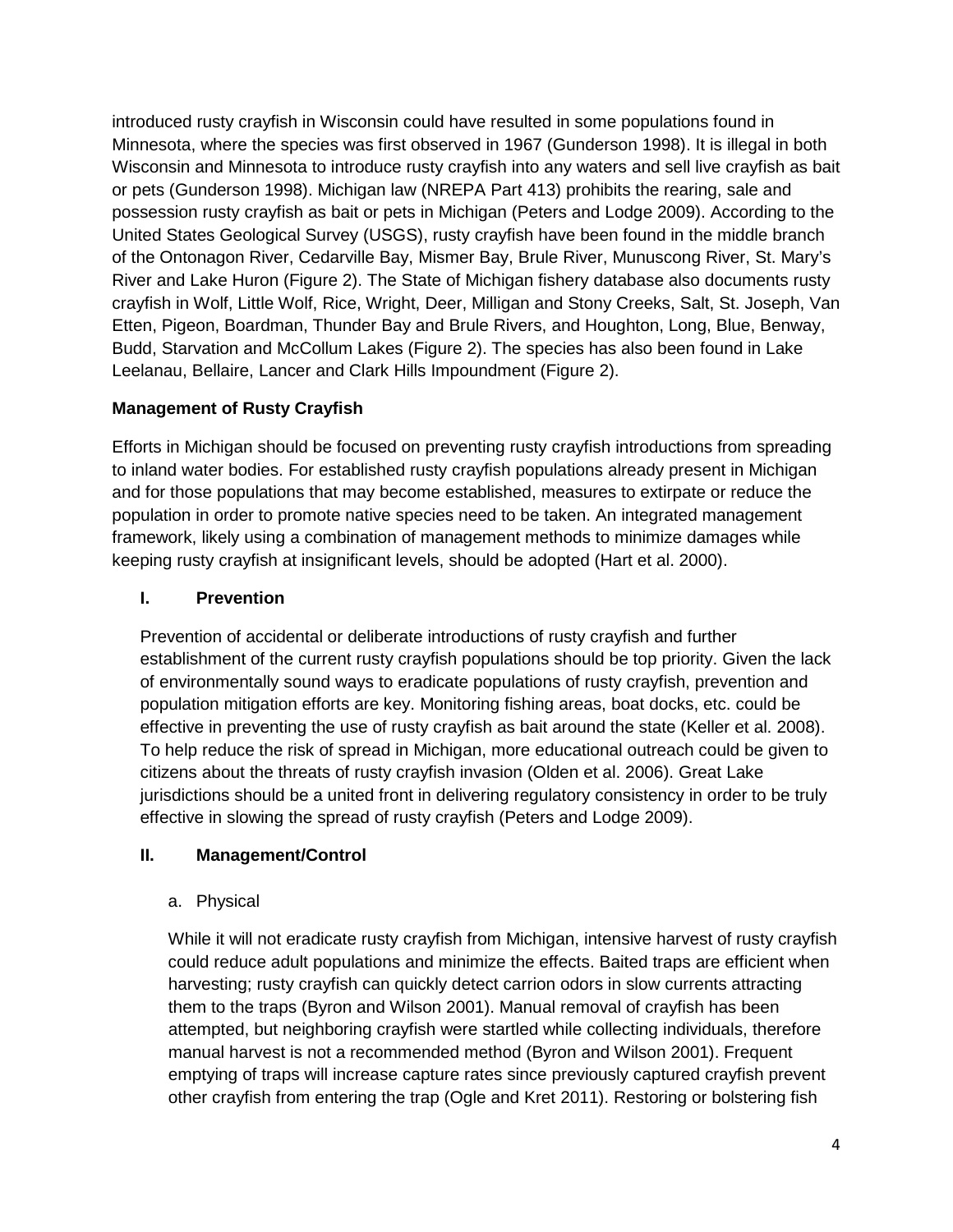predators along with trapping efforts have been effective means to reduce negative impacts of rusty crayfish (Hein et al. 2006, Hein et al. 2007). For example, restrictions on the harvest of fish species known to prey on rusty crayfish (i.e. largemouth bass) have resulted in increased crayfish predation. However, fish predation is not specific to rusty crayfish and could further reduce native crayfish populations.

Electrofishing can remove a moderate amount of crayfish but is limited to relatively shallow non-turbid waters and some crayfish may still be able to escape capture under large rocks and deep burrows (Gherardi et al. 2011). Physical barriers and electric fences could be used, but may impact aquatic plant restoration (Peters et al. 2008). Draining of small water bodies and channels has been attempted, but showed limited success when used alone. Combination of drainage used with chemical treatments (i.e. applying biocides to exposed burrows) may increase efficacy of drainage treatments.

### b. Chemical

Known chemicals that kill rusty crayfish are not selective and impact other crayfish (Gunderson 2008). A synthetic pyrethroid, Baythroid, has proven most selective for crayfish in laboratory tests and was most effective at concentrations of 25mu g/L for completely killing crayfish in an environment (Bills and Marking 1992). Sub-lethal concentrations of metolachlor at 80ppb could interfere with the ability of the rusty crayfish to receive or respond to social signals (Cook and Moore 2008). Other possible chemicals include but are not limited to: Baytex PM 40, BETAMAX VET, Pyblast, and Rotenone. Pyblast in particular is cost effective and methodically simple to apply; it also brakes down quickly, has low toxicity to mammals and birds, has no toxic residues, and produces high mortality rates (Gherardi et al. 2011). However, Pyblast is toxic to fish and other crustacean, making isolation of treated waters a requirement before treatment can take place. Pyblast used on invasive red swamp crayfish showed 90% mortality at concentrations of 0.05 mg/L 12 hours after treatment and 95% by 72; laboratory tests showed 100% mortality (Cecchinelli 2012). Research may be needed to determine effective concentrations for rusty crayfish. BETAMAX VET showed similar results as Pyblast; it also has low toxicity to humans and birds, short persistence, and high toxicity to fish and crustaceans (Sandodden and Johnsen 2009). However, BETAMAX VET may be more expensive than Pyblast and higher concentrations could be required. Pyblast and BETAMAX VET are both pyrethroids.

### **Future Directions for Michigan and Rusty Crayfish Management**

With the lack of current management options available, prevention is the most effective approach in mitigating the impacts of rusty crayfish and should be top priority for Michigan. A prevention strategy that identifies and targets areas most at risk to invasion should be the first goal when moving forward. A cohesive monitoring and reporting system for the public and management agencies needs to be established and reinforced. This will increase knowledge of aquatic invasive species locations and possibly enable early detection responses to new occurrences. There are critical knowledge gaps in which scientific research is warranted. Environmentally sound methods to control invasive rusty crayfish are in desperate need of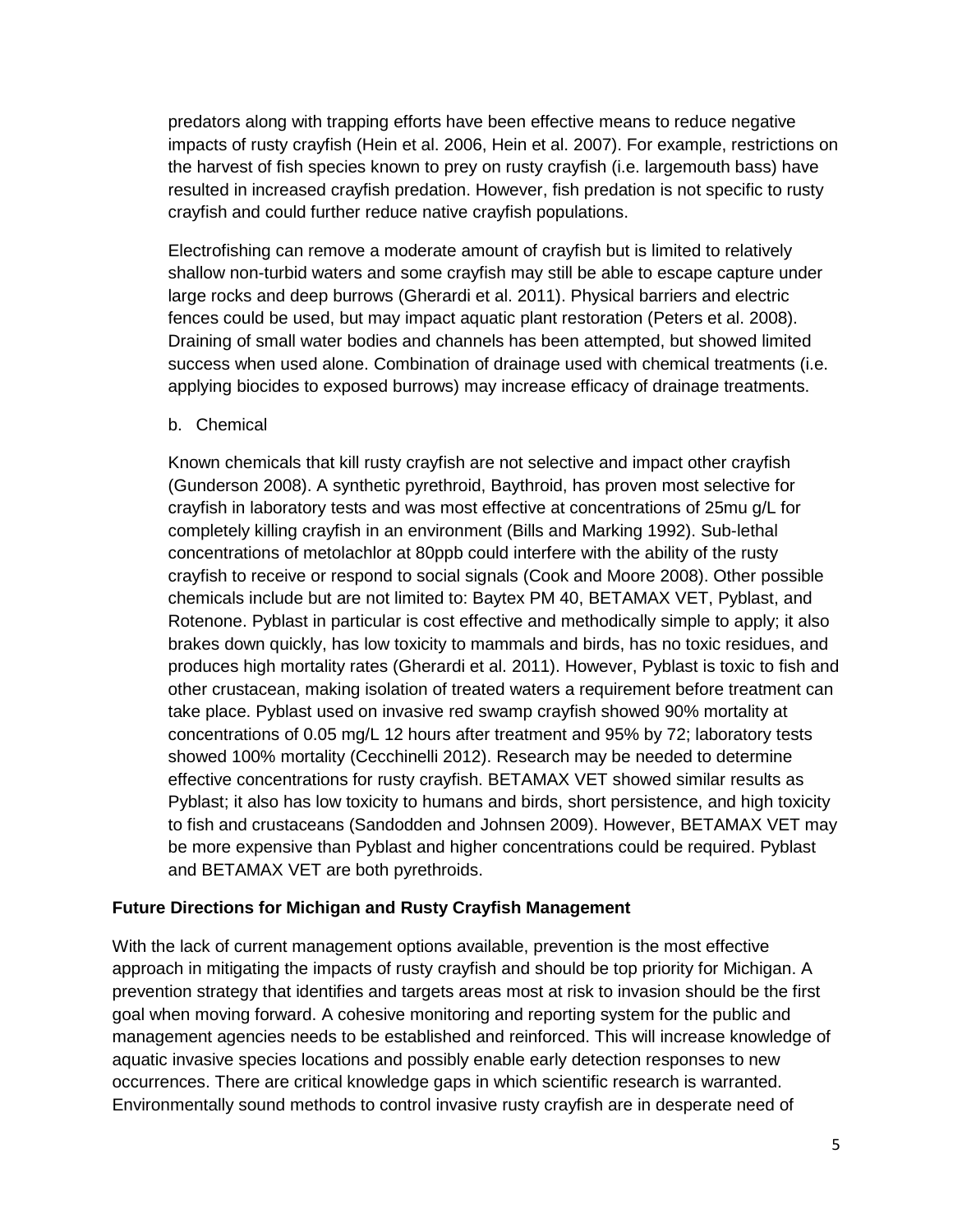development in order to effectively eradicate the species from infested areas. Once treatments are developed and employed, monitoring of treated sites should be in place to ensure treatments were successful.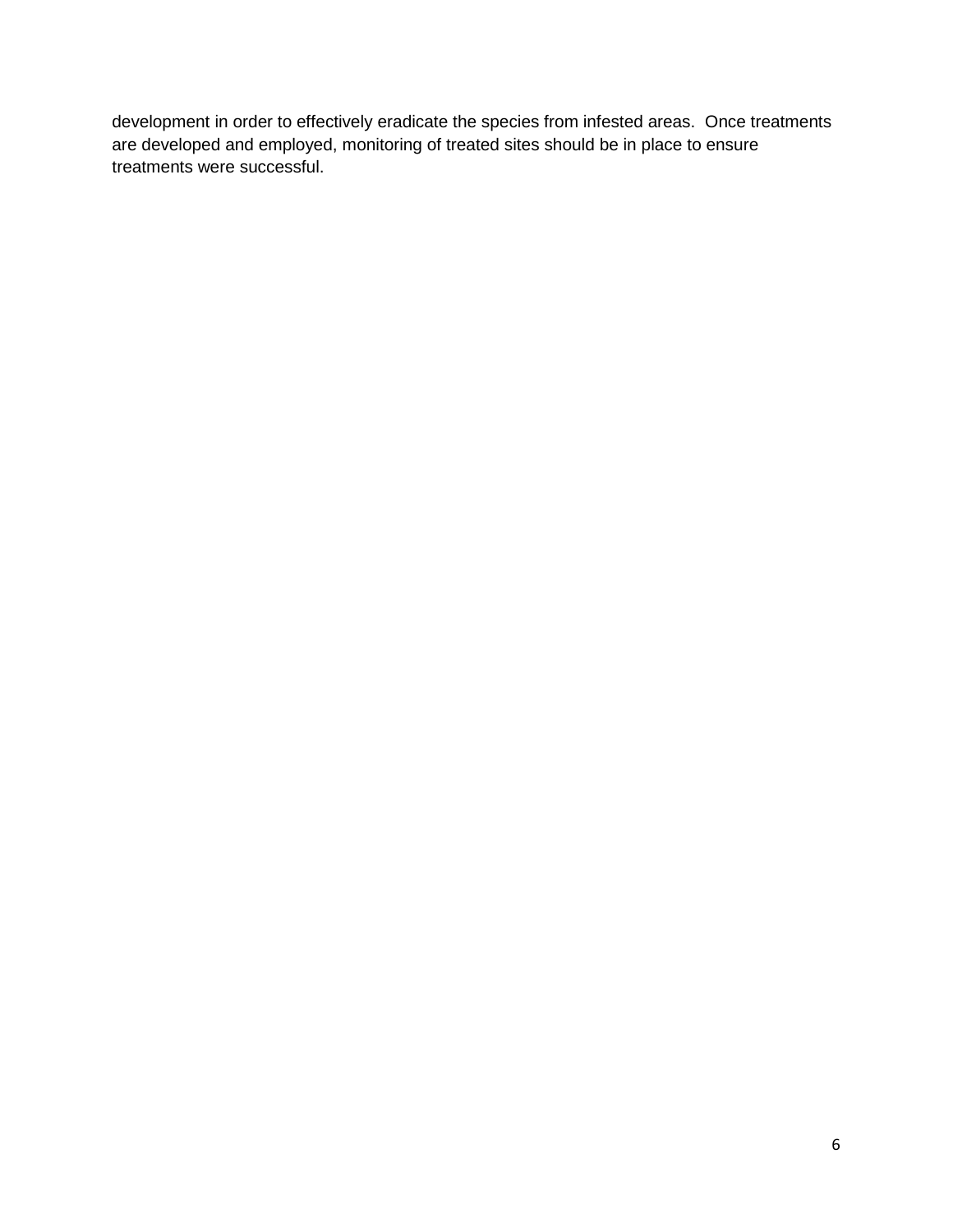

Figure 1. Distribution of rusty crayfish in the United States (USGS 2014). Accessed February 25, 2014.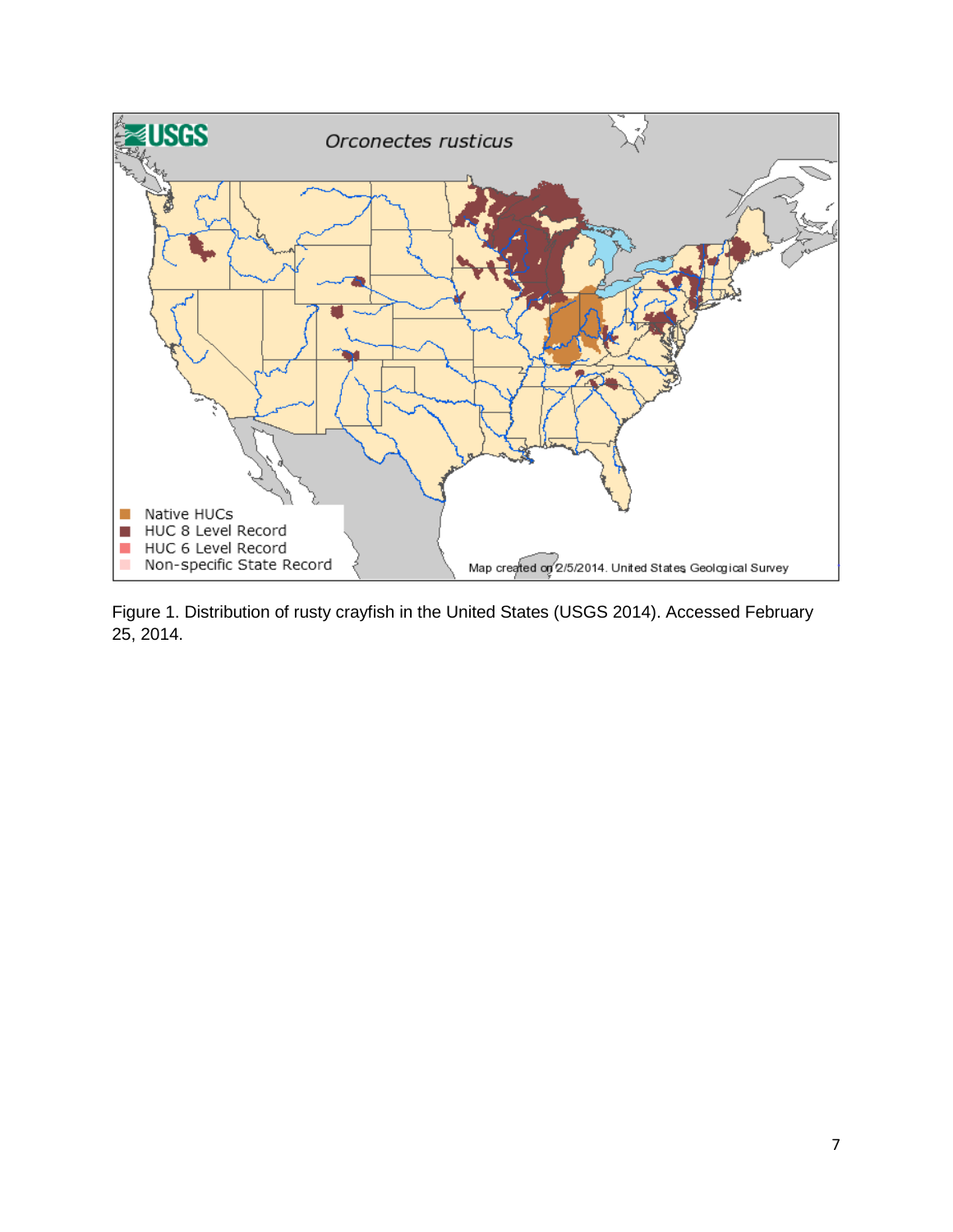

Figure 2. Number of unique coordinate location points within Michigan counties at which rusty crayfish were detected. This data is according to the United States Geological Survey (USGS), Midwest Invasive Species Information Network (MISIN), Biodiversity Information Serving Our Nation (BISON), and the State of Michigan fishery databases.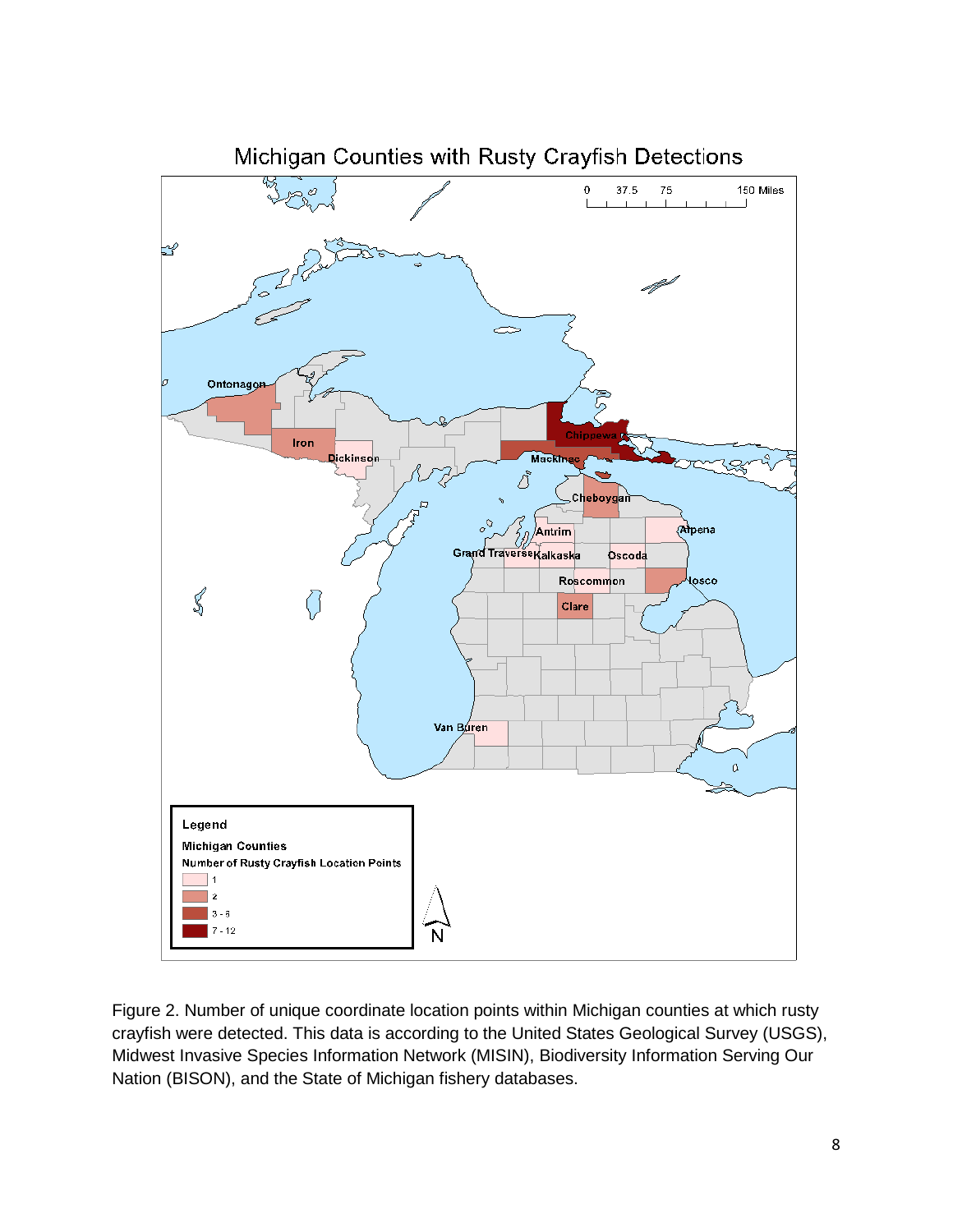#### **Literature Cited**

- Berrill, M. and M. Arsenault. 1984. The breeding behavior of a northern temperate orconectid crayfish, *Orconectes rusticus*. Animal Behavior 32:333-339.
- Bills, T. D and L.L. Marking. 1988. Control of nuisance populations of crayfish with traps and toxicants. Progressive Fish-Culturist 50(2):103-106.
- Byron, C.J., and K.A. Wilson. 2001. Rusty crayfish (*Orconectes rusticus*) movement within and between habitat in Trout Lake, Vilas County, Wisconsin. Journal of the North American Benthological Society 20(4):606-614.
- Capelli, G.M. 1982. Displacement of northern Wisconsin crayfish by *Orconectes rusticus*.Limnol. Oceanogr. 27:741-745*.*
- Capelli, G.M. and J.J. Magnuson. 1983. Morphoedaphic and biogeographic analyses of crayfish distribution in Northern Wisconsin. J. Crustacean Biol*.* 3:548-564.
- Cecchinelli, E., L. Aquiloni, G. Maltagliati, G. Orioli, E. Tricarico, and F. Gherardi . 2012. Use of natural pyrethrum to control the red swamp crayfish *Procambarus clarkii* in a rural district of Italy. Pest Management Science. 68: 839-844.
- Charlebois, P. M. and G.A. Lamberti. 1996. Invading crayfish in a Michigan stream: direct and indirect effects on periphyton and macroinvertebrates. Journal of the North American Benthological Society. 15(4):551-563.
- Cook, M. E., and P.A. Moore. 2008. The effects of the herbicide metolachlor on agonistic behavior in the crayfish, *Orconectes rusticus*. Archives of Environmental Contamination & Toxicology. 55(1):94-102.
- DiDonato, G.T. and D.M. Lodge. 1994. Species replacements among *Orconectes* species in Wisconsin Lakes: the role of predation by fish. *Can.* J. Fish. Aquat. Sci*.* 50:14-84.
- Flynn M. F and H.H. Hobbs. 1984. Parapatric crayfishs in southern Ohio USA evidence of competitive exclusion. Journal of Crustacean Biology. 4(3):382-389.
- Garvey, J.E., R.A. Stein, and H.M. Thomas. 1994. Assessing how fish predation and interspecific prey competition influence a crayfish assemblage. J. Ecol*.* 75(2):532-547.
- Gherardi, F., L. Aquiloni, J. Dieguez-Urbeondo, and E. Tricarico. 2011. Managing invasive crayfish: is there hope?. Aquatic Sciences. 73(2):185-200.
- GISD (Global Invasive Species Database). 2010. *Orconectes rusticus*. Available from: http://www.issg.org/database/species/ecology.asp?si=217&fr=1&sts=&lang=EN. Accessed February 24, 2014.
- Gunderson, J. 1998. Rusty Crayfish a Nasty Invader. Minnesota Sea Grant. *(The link provided was broken and has been removed)*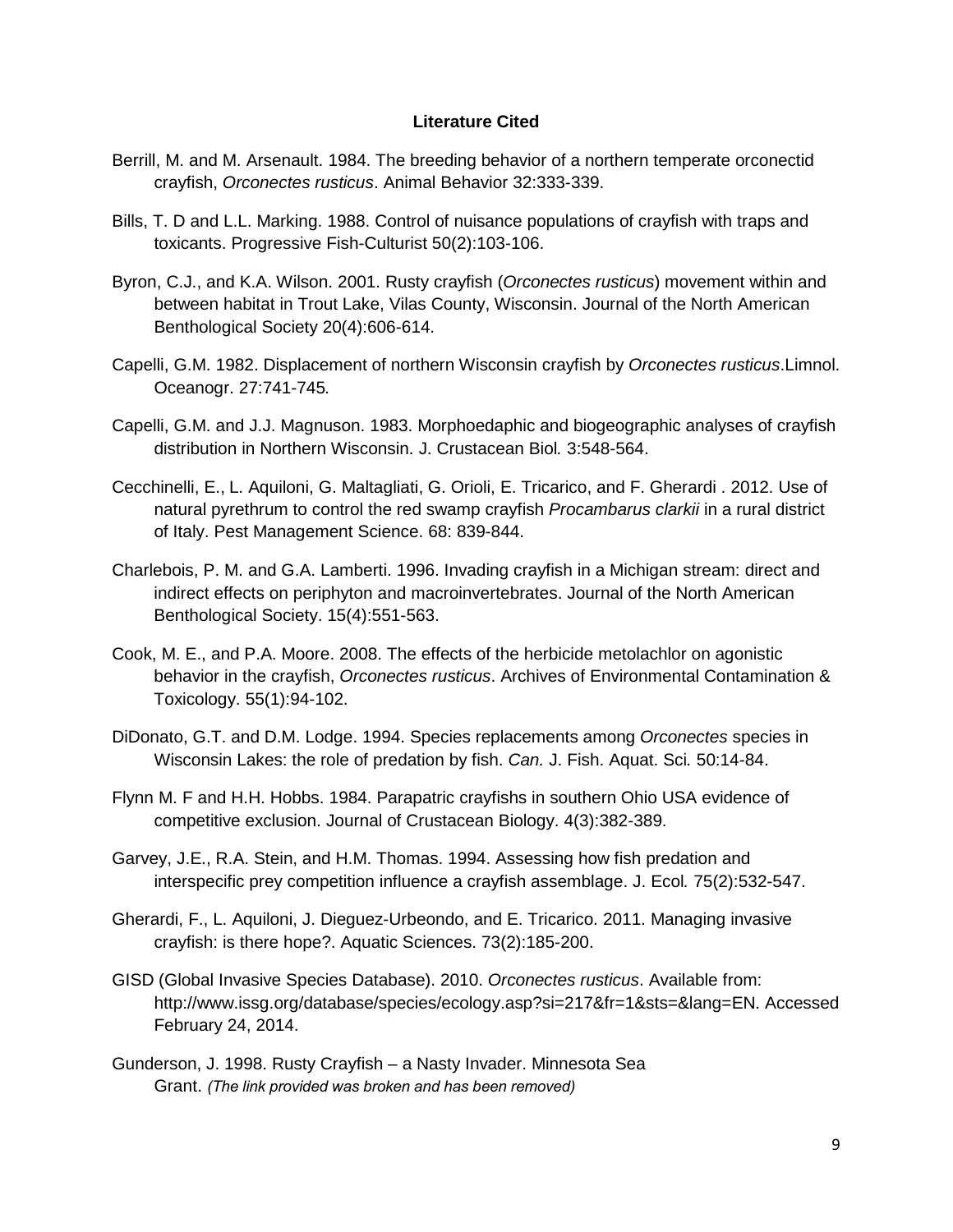- Hanson, J.M., P.A. Chambers, and E.E. Prepas. 1990. Selective foraging by the craysifh *Orconectes virilis* and its impact on macroinvertebrates. Freshwater Biology 24:69-80
- Hart, S., M. Klepinger, H. Wandell, D. Garling, and L. Wolfson. 2000. Integrated pest management for nuisance exotics in Michigan inland lakes. Michigan State University Extension, Water Quality Series: WQ-56. 28pp.
- Hein, C.L., B.M. Roth, A.R. Ives, V. Zanden, and M. Jake. 2006. Fish predation and trapping for rusty crayfish (*Orconectes rusticus*) control: a whole-lake experiment. Canadian Journal of Fisheries & Aquatic Sciences. 63(2):383-393
- Hein, C.L., V. Zanden, M. Jake, and J.J. Magnuson. 2007. Intensive trapping and increased fish predation cause massive population decline of an invasive crayfish. Freshwater Biology. 52(6):1134-1146.
- Hill, A.M. and D.M. Lodge. 1993. Competition for refugia in the face of predation risk: a mechanism for species replacement among ecologically similar crayfishes. Bull. J. North Am. Benthol. Soc*.* 10:120.
- Hill, A.M. and D.M. Lodge. 1994. Diel changes in resource demand: competition and predation in species replacement among crayfishes. Ecology 75:2118-2126.
- Jones, P.D. and W.T. Momot. 1983. The bioenergetics of crayfish in two pothole lakes. Freshwater Crayfish 5:193-209.
- Keller, R.P., K. Frang, and D.M. Lodge. 2008. Preventing the spread of invasive species: Economic benefits of intervention guided by ecological predictions. Conservation Biology. 22(1):80-88.
- Kershner, M.W. and D.M. Lodge.1995. Effects of littoral habitat and fish predation on the distribution of an exotic crayfish, *Orconectes rusticus*. Journal of the North American Benthological Society. 14(3):414-422.
- Lodge, D.M., A.L. Beckel, and J.J. Magnuson. 1985. Lake-bottom tyrant. Natural History. 94:32- 37.
- Lodge, D.M., T.K. Kratz, and G.M. Capelli. 1986. Long-term dynamics of three crayfish species in Trout Lake, Wisconsin. Can*.* J. Fish. Aquat. Sci*.* 43:993-998.
- Lodge, D.M. and J.G. Lorman. 1987. Reductions in submerged macrophyte biomass and species richness by the crayfish *Orconectes rusticus*. Can. J. Fish. Aquat. Sci*.*44:591-597.
- Lodge, D.M., M.W. Kershner, J.E. Aloi, and A.P. Covich. 1994. Effects of an omnivorous crayfish (*Orconectes rusticus*) on a freshwater littoral food web. Ecology. 75:1265-1281.
- Lodge, D.M., C.A. Taylor, D.M. Holdich, J. Skurdal. 2000. Nonindigenous crayfishes threaten North American freshwater biodiversity: Lessons from Europe. Fisheries. 25:7-20.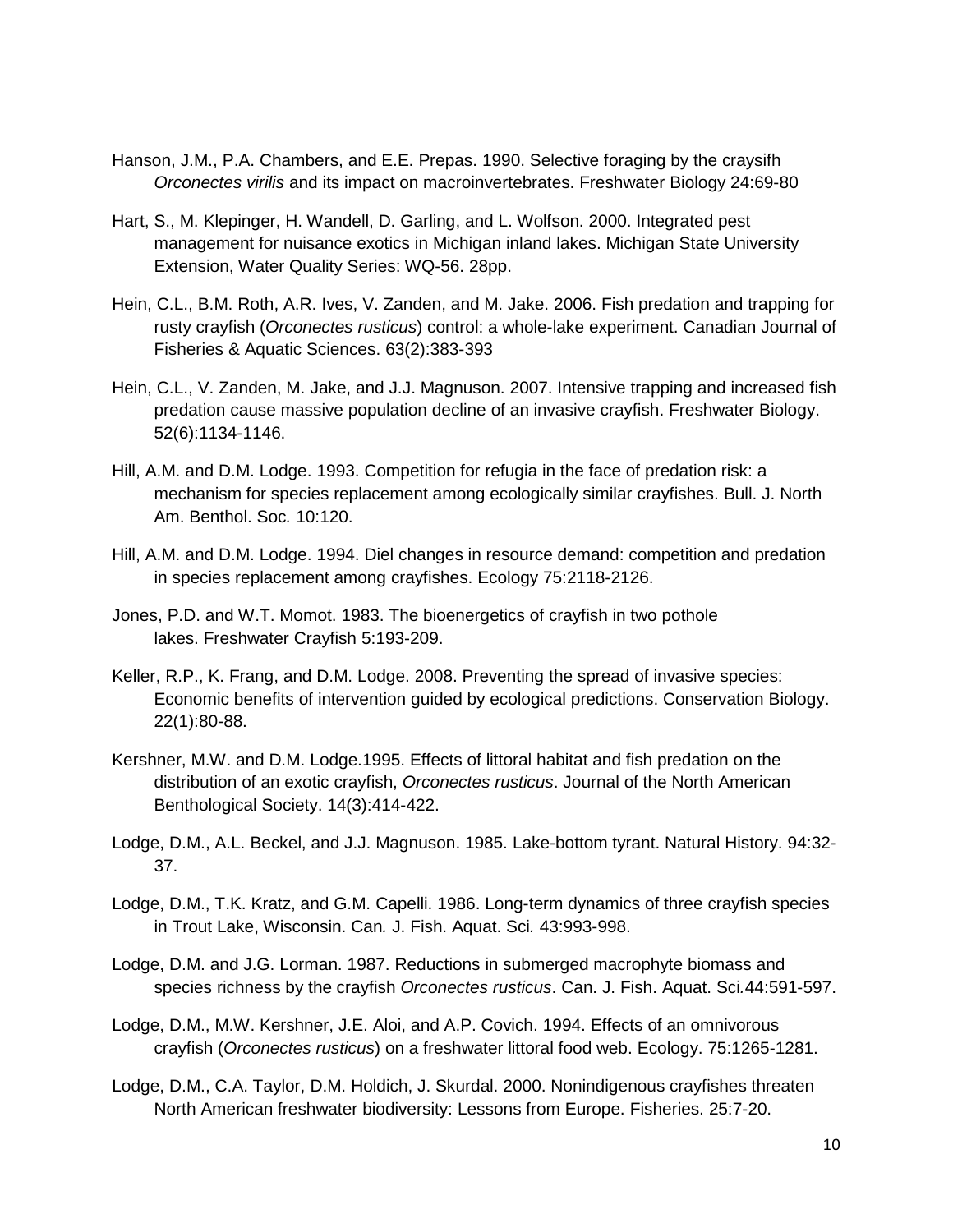- Lorman, J.G. 1980. Ecology of the crayfish *Orconectes rusticus* in northern Wisconsin. PhD Dissertation, University of Wisconsin, Madison, Wisconsin.
- Mather, M.E., and R.A. Stein. 1993. Direct and indirect effects of fish predation on the replacement of a native crayfish by an invading congener. Can. J. Fish. Aquat. Sci. 50:1279-1288.
- McCarthy, J.M., C.L. Hein, J.D. Olden, and M.J. Vander Zanden. 2006. Coupling long-term studies with meta-analysis to investigate impacts of non-native crayfish on zoobenthic communities. Freshwater Biol. 51:224-235.
- Momot, W.T. 1992. Further range extensions of the crayfish *Orconectes rusticus* in the Lake Superior Basin of Northwestern Ontario. The Canadian Field-Naturalist. 106:397-399.
- Mundahl, N.D. and M.J. Benton. 1990. Aspects of the thermal ecology of the rusty crayfish *Orconectes rusticus* (Girard). Oecologia. 82:210-216
- Ogle, D.H., and L. Kret. 2011. Experimental evidence that captured rusty crayfish (*Orconectes rusticus*) exclude uncaptured rusty crayfish from entering traps. Journal of Freshwater Ecology. 23(1):123-129.
- Olden, J.D., J.M. McCarthy, J.T. Maxted, W.W. Fetzer, and M.J. Vander Zanden. 2006. The rapid spread of rusty crayfish (*Orconectes rusticus*) with observations on native crayfish declines in Wisconsin (USA) over the past 130 years. Biological Invasions 8:1621-1628.
- Olsen, T.M., D.M. Lodge, G.M. Capelli, and R.J. Houlihan. 1991. Mechanisms of impact of an introduced crayfish (*Orconectes rusticus*) on littoral congeners, snails, and macrophytes. Can. J. Fish. Aquat. Sci. 48(10):1853-1861.
- Perry, W.L., J.L. Feder, G. Dwyer, and D.M. Lodge. 2001a. Hybrid zone dynamics and species replacement between *Orconectes* crayfishes in a northern Wisconsin lake. Evolution 55(6): 1153-1166.
- Perry, W.L., J.L. Feder, and D.M. Lodge. 2001b. Implications of hybridization between introduced and resident *Orconectes* crayfishes. Conservation Biol. 15: 1656-1666.
- Peters, J.A., T. Kreps, and D.M. Lodge. 2008. Assessing the impacts of rusty crayfish (*Orconectes rusticus*) on submergent macrophytes in a north-temperate US lake using electric fences. American Midland Naturalist. 159(2). APR 2008. 287-297.
- Peters, J.A. and D.M. Lodge. 2009. Invasive species policy at the regional level: a multiple weak links problem. Fisheries (Bethesda). 34(8):373-381.
- Roth, B.M. and J.F. Kitchell. 2005. The role of size selective predation in the dispersment of *Orconectes* crayfishes following rusty crayfish invasion. Crustaceana 78(3): 297-310.
- Sandodden, R. and S.I. Johnsen. 2009. Eradication of introduced signal crayfish *Pasifastacus leniusculus* using the pharmaceutical BETAMAX VET. Aquatic Invasions. 5(1):75-81.